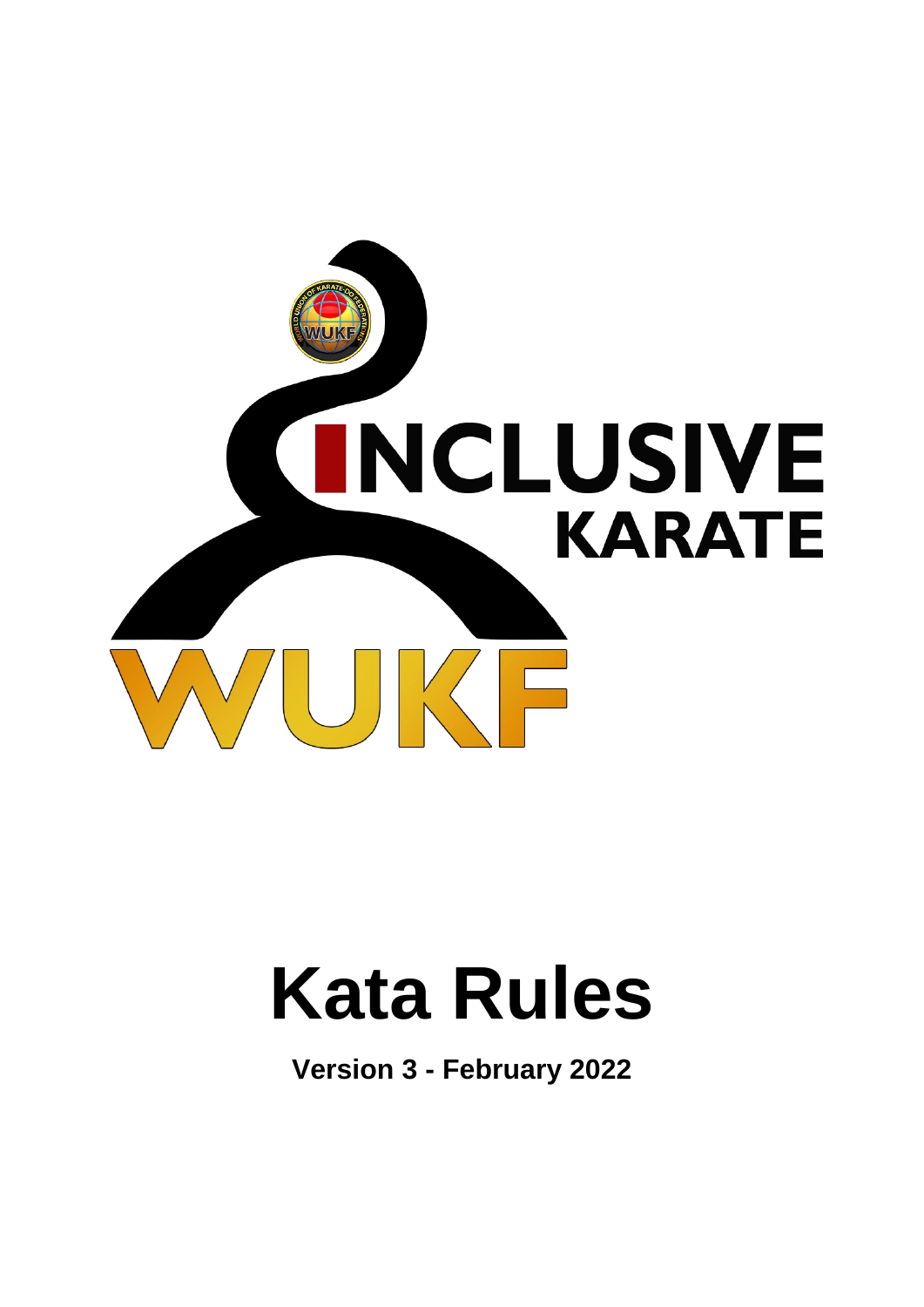# **INCLUSIVE KARATE KATA**

**WUKF Inclusive Karate enables opportunities for karateka with disabilities to compete, at the highest level, together we can do the best Karate in the world.**

# **Art.1 GENERAL INCLUSIVE KATA RULES**

1.1 The competition area must be flat and devoid of hazard, easily accessible and of a suitable size that the kata can be performed safely.

# **Art.2 COMPETITION EQUIPMENT**

- 2.1 The competition equipment will be prepared by the competition host and the WUKF organiser.
- 2.2 5 Red Flags and 5 White Flags for each Tatami.
- 2.3 5 Kata Score boards for each Tatami.
- 2.4 Recording Equipment: Score sheets and Recording forms, pens, calculators etc.
- 2.5 Red and White belts for each Tatami.
- 2.6 The WUKF computer system is compulsory. The national organisers will ensure that it is transported safely and is used properly.

# **Art. 3 REGISTRATION OF COMPETITOR**

Register your athletes using the WUKF ONE system.

In addition to this, it is **mandatory** for a person to compete within the Inclusive Kata, that the following information will need to be uploaded, when prompted, during completion of the entry form.

3.1 A short video of the competitor performing a kata of their choice. (*It is important to upload the file, to ensure your competitor will have the best opportunity to be categorised correctly*). **Failure** to do this may disadvantage your athlete, as the Rainbow Adjustment Score will automatically be set to 0.0, the adjustment score for a slight severity of disability.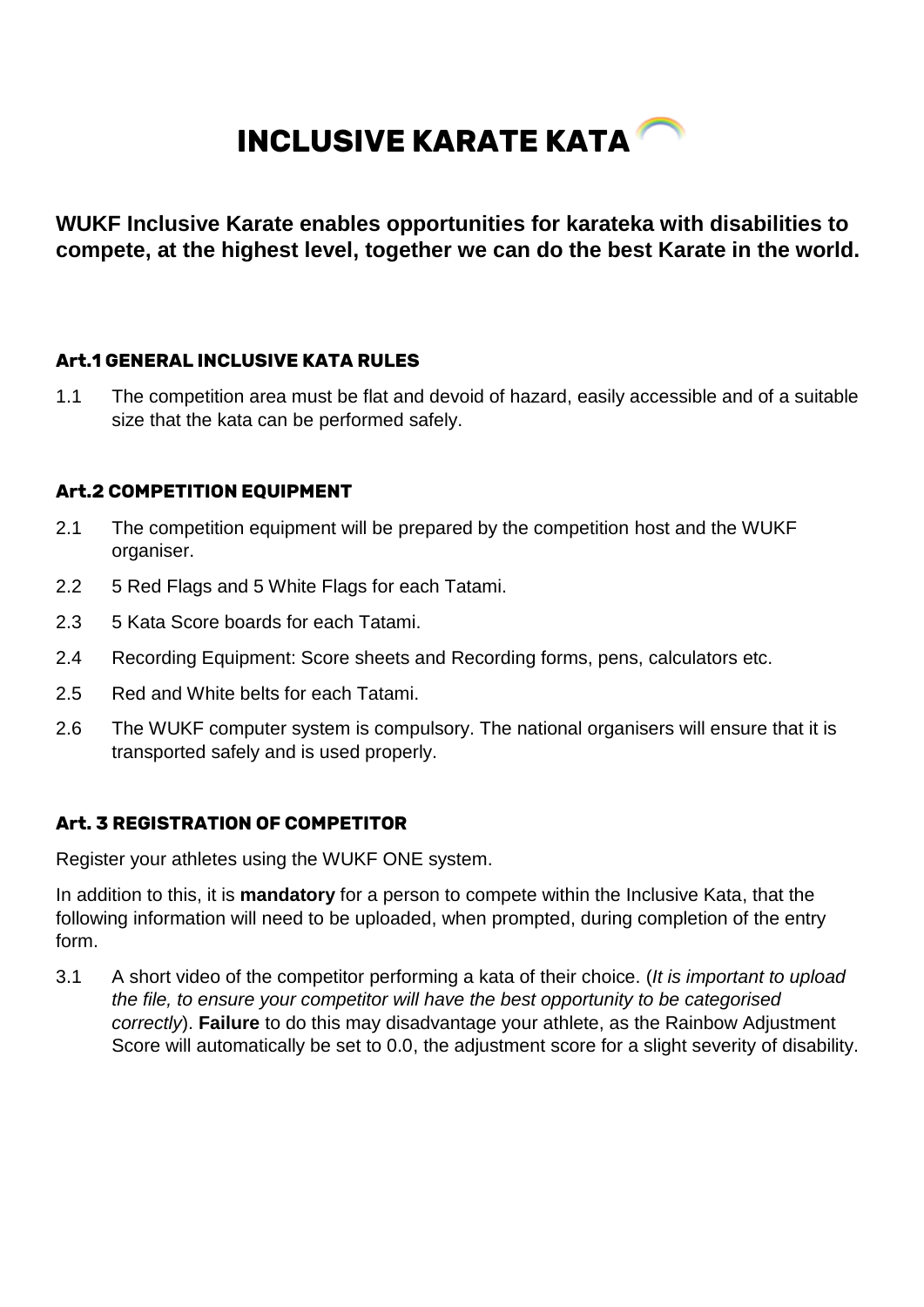# **Art.4 RAINBOW ADJUSTMENT SYSTEM AND SCORING**



4.1 Once the coach has submitted the documentation and video to the Inclusive Commission all competitors, with the information provided will be assessed and categorised by the panel prior to the event.

RAINBOW ADJUSTMENT SYSTEM BELOW:

| <b>Colour Code</b> | <b>Severity of disability</b> | <b>Adjustment Score</b><br><b>Awarded</b> |
|--------------------|-------------------------------|-------------------------------------------|
| Yellow             | <b>Slight</b>                 | 0.0                                       |
| Orange             | <b>Minor</b>                  | 0.1                                       |
| Pink               | Moderate                      | 0.2                                       |
| <b>Blue</b>        | <b>Severe</b>                 | 0.3                                       |
| Purple             | Profound                      | 0.4                                       |

4.2 The adjustment will be made once the highest and lowest scores have been removed and the remaining scores added together in each round.

Example: Competitor with Moderate disability

Round 2 scores **7.1**, **6.8**, **7.0, 6.7, 7.1 =** 20.8 + **0.2** Rainbow Adjustment Score = 21.0

Round 3 scores **8.0, 7.9, 7.9, 8.2, 8.1 =** 24.0 + **0.2** Rainbow Adjustment Score = 24.2

# **Highest and Lowest Scores (in Red) removed.**

The 2<sup>nd</sup> and 3<sup>rd</sup> round scores will be added together for the final score.

**21.0** + **24.2** = **45.2** Final Score

4.3 During WUKF competitions the Inclusive Commission may check or re-classify the competitors, to maintain a fair and equal platform for all the participants.

4.4 The panel of judges (1 Central Referee and 4 Corner Judges) will adjudicate each kata match.

4.5 The highest and lowest scores will be removed and the three remaining scores will be

added together and the .Rainbow Adjustment Score will then be added.

- 4.6 The total scores from round 2 and 3 will be added together, to find the overall winner.
- 4.7 The WUKF Inclusive Commission may change from ''a point system'' to a ''flag system''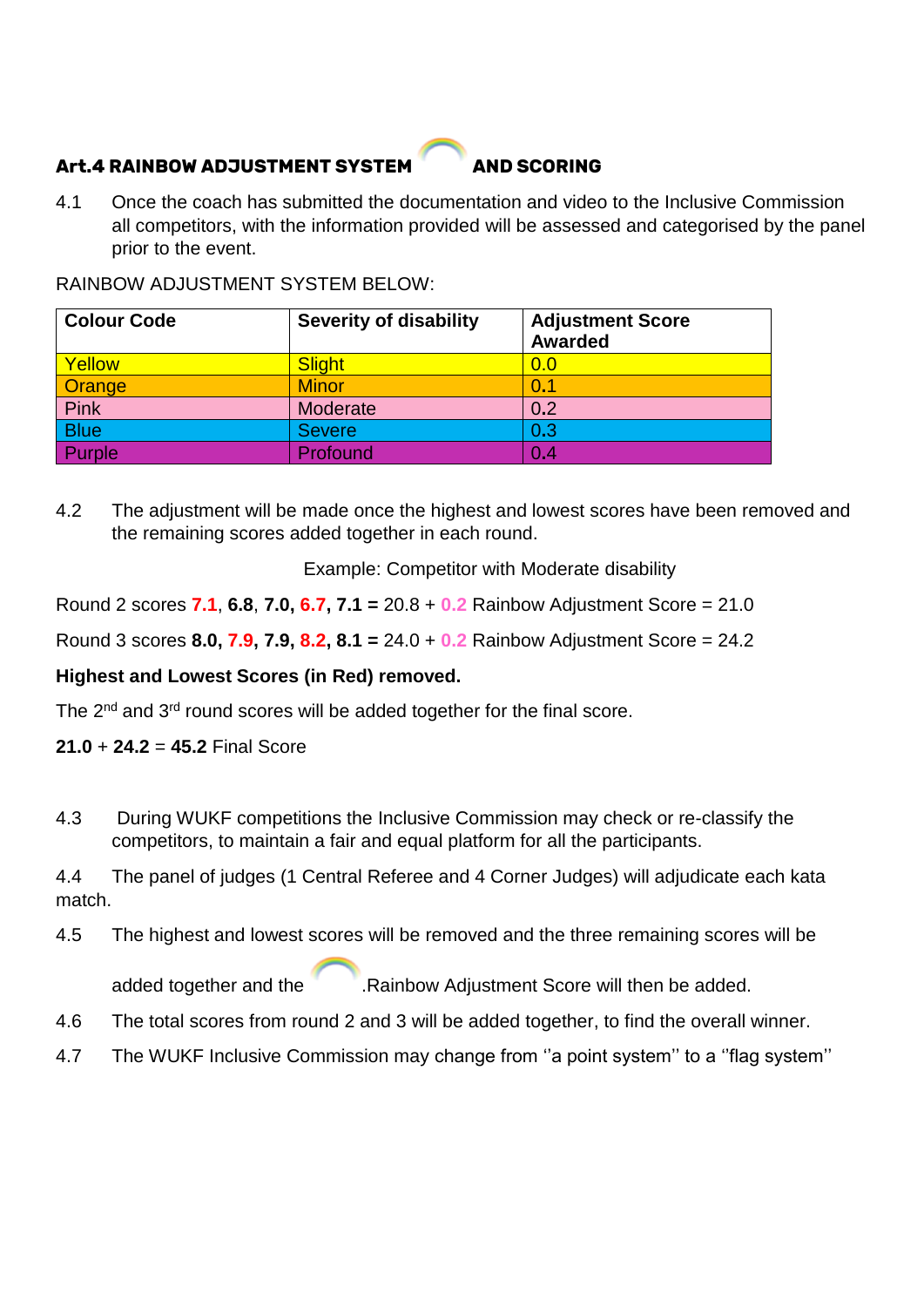# **Art.5 TIE SITUATION:**

# **Round 1 and 2**

- 5.1 In the case of a tie, the minimum score from the remaining three scores will be added, (The deleted scores will not be taken into account)
- 5.2 If after this the tie persists the maximum score from the remaining three scores will be added.
- 5.3 If after this, the tie persists, a further kata must be performed, this may be a kata repeated from a previous round.
- 5.4 In the event of a continuing tie, Hantei will be called and flags will be used to determine the winner, AKA red, SHIRO White.

### **Round 3**

5.5 In the case of a tie, a further kata must be performed. Hantei may be called and flags used to determine the outright winner.

# **ART. 6 INCLUSIVE KATA CATEGORIES:**

- 6.1 Competitors can **ONLY** be entered into **ONE** category, irrespective of whether they have multiple disabilities.
- 6.2 Within WUKF Inclusive Kata there are five recognised categories, within these categories there are sub-sections (see below)

# 6.2.1 **PHYSICAL DISABLITIES:**

- a) Wheelchair
- b) Walking Aids including crutches

### 6.2.2 **AMBULATORY:**

Physical disability but able to walk unaided

## 6.2.3 **SENSORY IMPAIRED:**

- a) Visual both monocular and binocular
- b) Profound hearing loss

# 6.2.4 **INTELLECTUAL DISABILITIES:**

- a) Autism, Dyspraxia, ADHD, etc.
- b) Downs Syndrome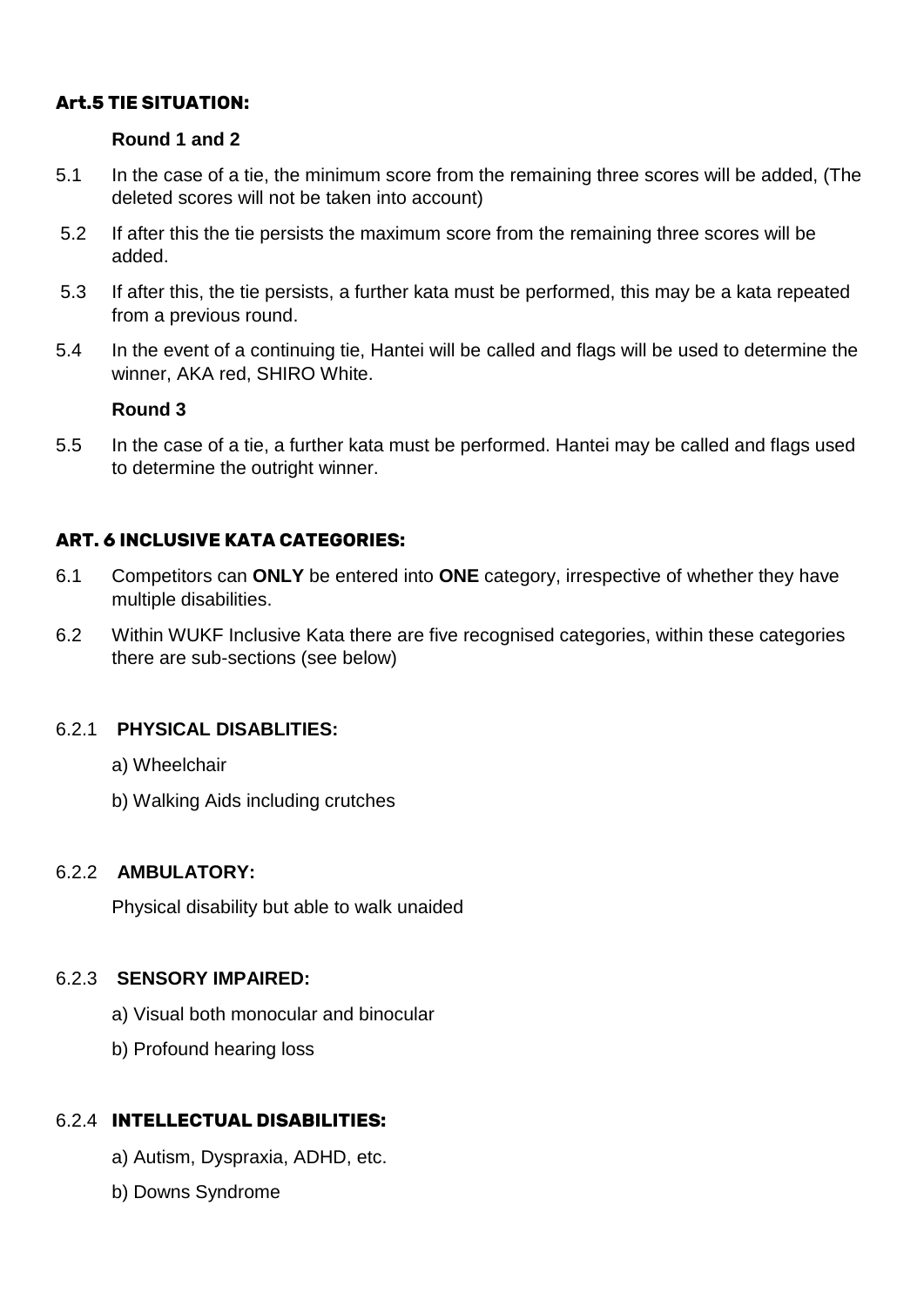# 6.2.5 **NEUROLOGICAL DISORDERS:**

- a) Epilepsy
- b) Tourette's
- c) Multiple Sclerosis
- d) Stroke
- e) Cerebral Palsy
- f) Parkinson's etc.
- 6.3 The above categories are further divided into age and grade categories. Depending on the number of competitors, all categories may be split into two pools. Pool 'A' Diamond and Pool 'B' Sapphire.

| <b>SECTION</b>                     | <b>GRADE</b>      | <b>DIAMOND</b>    | <b>SAPPHIRE</b>   |
|------------------------------------|-------------------|-------------------|-------------------|
|                                    |                   |                   |                   |
| Children<br>aged 6-12 years        | <b>All Grades</b> | Slight - Moderate | Severe - Profound |
| Cadets<br>aged 13-17 years         | <b>All Grades</b> | Slight - Moderate | Severe - Profound |
| <b>Seniors</b><br>aged 18-35 years | <b>All Grades</b> | Slight - Moderate | Severe - Profound |
| Veterans<br>aged 36 and over       | <b>All Grades</b> | Slight - Moderate | Severe - Profound |

6.4 In certain circumstances some categories may be amalgamated or divided, to enhance the competition.

# **ART.7 SELECTION OF KATA:**

7.1 The Kata competition will consist of three rounds. The competitors can perform any Kata listed, from the current official WUKF Kata list.

1<sup>st</sup> Round: The 12 highest scoring competitors will go through to the 2<sup>nd</sup> round.

2<sup>nd</sup> Round: The 6 highest scoring competitors will go through to the 3<sup>rd</sup> round

**3 rd Round:** The **three highest scoring** competitors will receive medals.

*Please Note: If there are less than12 competitors, the category format may be amended.*

7.2 Competitors 4<sup>th</sup> Kyu and below may repeat the same kata if they so wish.

Competitors **3 rd Kyu** and above **must select a different kata in each round, they CANNOT repeat.**

7.3 In the event of a tie, all competitors will be able to repeat a kata previously performed.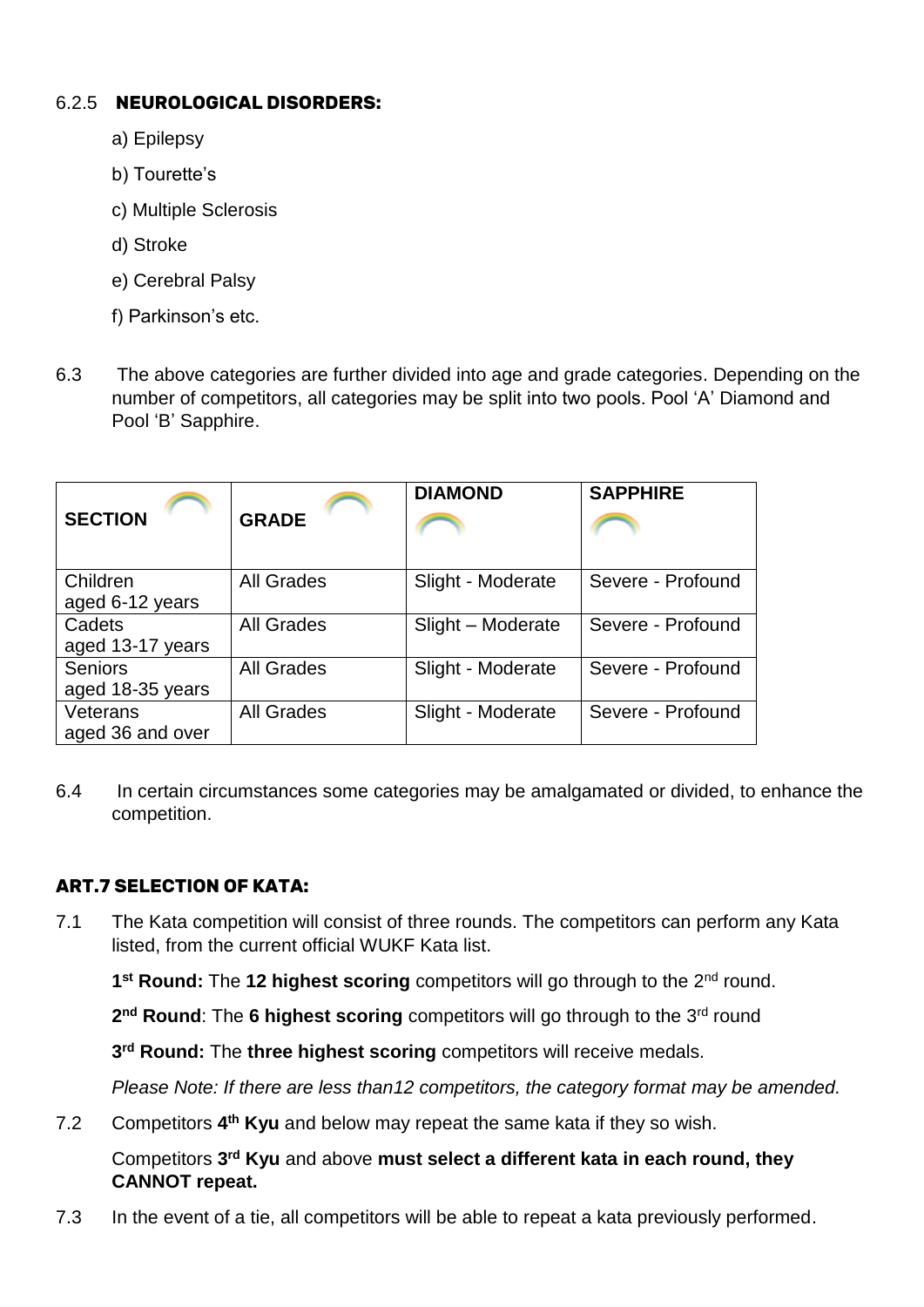# **Art.8 JUDGING CRITERIA AND GUIDELINES:**

- 8.1 Any kata performed may be an adaption of the kata selected, so long as it is taken from the current WUKF approved Kata list.
- 8.2 The Kata must have recognisable content and characteristics of the original kata.
- 8.3 Whilst some deviation may be accepted, in accordance with the competitor's disability the criteria set out below must be fulfilled.
	- a) The performance of the kata must adhere to the essence of the original kata
	- b) Any kata performed must adhere to the original directional pattern of the kata.

c) The competitor must demonstrate the BASIC and ADVANCED performance points/requirements as listed in appendix 1.

d) Excessive use of pauses during the kata. The kata should be performed with minimal interruption and with a natural flow throughout.

# **PHYSICAL DISABILITIES:**

- 8.4 Further consideration should be given to the dexterity, control and manoeuvrability of the wheelchair and walking aids to execute the techniques within the kata.
- 8.5 The competitor may flick the front wheels up in the air to indicate where a kick would ordinarily be performed at that point in the kata.

# **SENSORY IMPAIRED:**

- 8.6 Competitors may be escorted on and off the tatami by a guide or coach.
- 8.7 IN ALL CASES THE KATA MUST BE PERFORMED BY THE COMPETITOR INDEPENDENTLY.

# **ART.9 REFEREES UNIFORM:**

- 9.1 All Judges and Referees must wear the official WUKF uniform.
- 9.2 The WUKF Referee Official uniform is composed of:
	- A navy-blue blazer bearing two silver buttons
	- \* A WUKF Continental badge
	- \* A WUKF Qualification badge
	- \* A white WUKF shirt
	- \* A red WUKF / Continental tie
	- \* Light Grey Trousers
	- \* Black socks covering 2/3<sup>rd</sup> of the shin
	- **Black soft sole shoes**
- 9.3 Whilst officiating on the Tatami, Referees and Judges are not allowed to wear watches, bracelets, pens, mobile telephones, tie-pin or other objects that could cause injury, or use their mobile telephones.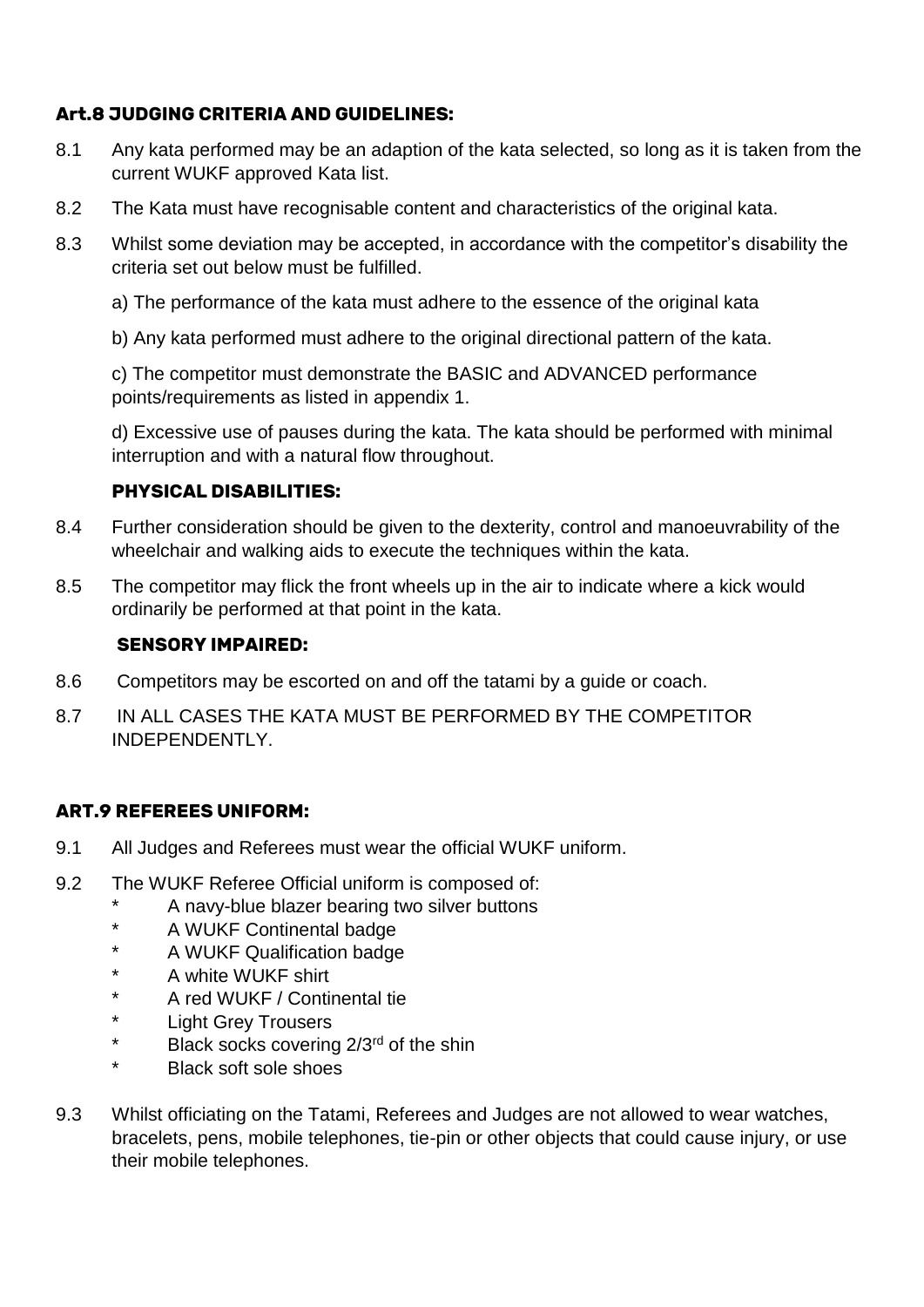# **Art.10 COMPETITORS UNIFORM**

- 10.1 All competitors must wear a clean, white Karate-Gi (jackets and pants) which can include the manufacturer's brand/logo and a discreet WHITE trademark logo but no additional stripes.
- 10.2 A competitor is allowed to have only the following advertising items on his Karate Gi jacket: a national country badge is permitted (maximum 10 square centimetres), the WUKF logo which will be put on the lower righthand side of the Gi jacket, the federation logo on the left side of the chest and only one sponsorship advertising logo panel on the back of the competitors Gi top. It must be at shoulder height and measure a maximum of 30x15 cm.
- 10.3 The Karate Gi jacket, when tightened around the waist with the belt, must be of an overall length that it covers the hips, but does not reach the knees.
- 10.4 The belt must be of an overall length that leaves around 15-30 cm of extra length on both ends after it has been properly tied around the waist, but it must not reach the knees.
- 10.5 The sleeves of the jacket must reach halfway down the forearm and must not be longer than the bend of the wrist. The sleeves must not be rolled up.
- 10.6 The trousers must be long enough to cover two-thirds of the shin and must not reach the ankle bone. The trousers must not be rolled up.
- 10.7 Muslim women may wear a white scarf or Chador.
- 10.8 A plain white tshirt may be worn beneath the Karate Gi. This is compulsory for females and allowed for male competitors.
- 10.9 The competitor must wear a belt of their own Karate grade.
- 10.10 For identification purposes, when flags are being used, each of the competitors shall wear a Red (AKA)/White (SHIRO) belt, replacing the belt of their grade.
- 10.11 The competition number may be worn on the upper back of the Gi jacket.
- 10.12 Competitors identification badge (to be handed to a Tatami official, on check in to your event).
- 10.13 Competitors can wear discreet hair clips (not metallic)
- 10.14 Each competitor must keep their hair clean and cut or tied up to such a length that it does not obstruct their performance, or put them at risk in a match.
- 10.15 Competitors are not allowed to wear Hachimaki, amulets or wristbands, earrings, or any other jewellery.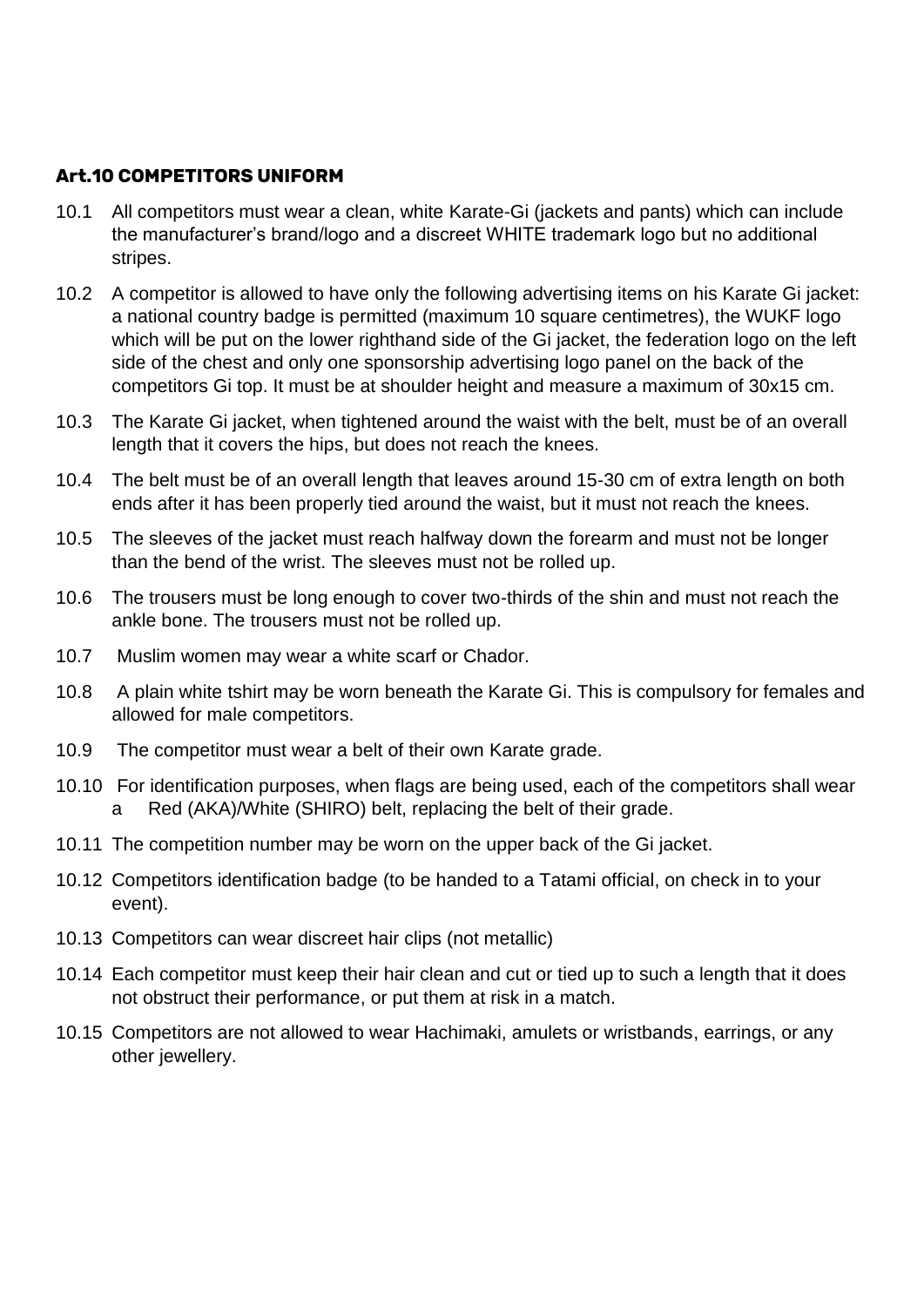# **ART. 11 COACHES UNIFORM:**

- 11.1 A National Tracksuit (or trousers and national polo shirt) with their National or Federation name, an official badge on it and the ID card given in the registration room.
- 11.2 It is forbidden for a Coach to wear a Karate Gi whilst coaching, even if they have a Tracksuit Jacket over it.
- 11.3 It is forbidden to wear the tracksuit jacket around the hips, to have a ruck sack, camera, other baggage, etc
- 11.4 Coaches who are improperly dressed will be given 1 minute to change. If after this period the coach has not been able to change his/her uniform, the Referee will invite him/her to leave the match area.
- 11.5 The WUKF Officers or Competition Director may disbar any official or competitor who does not comply with these regulations.

# **Art.12 COACHES' RESPONSIBILITIES:**

- 12.1 It is the responsibility of each coach to ensure that their competitor/s is/are accompanied throughout the competition and that any medication that may be required, is always easily accessible.
- 12.2 It is the coaches' responsibility to ensure all details uploaded to the form, are legible and correct. Intentional misrepresentation may lead to your athlete being disqualified from the event.
- 12.3 A recent photograph of the competitor is uploaded to the form.
- 12.4 All sections of the registration form are completed to process.
- 12.5 To ensure the competitor is checked in on the correct tatami, prior to the event and support the competitor throughout.
- 12.6 A hard copy of a signed medical document from a registered health practitioner must be brought to the event by the coach and produced if requested by the WUKF Inclusive commission. This must be in writing and in **English** and **must** name the type of disability. (Failure to produce when requested, may lead to the competitor being withdrawn from the event)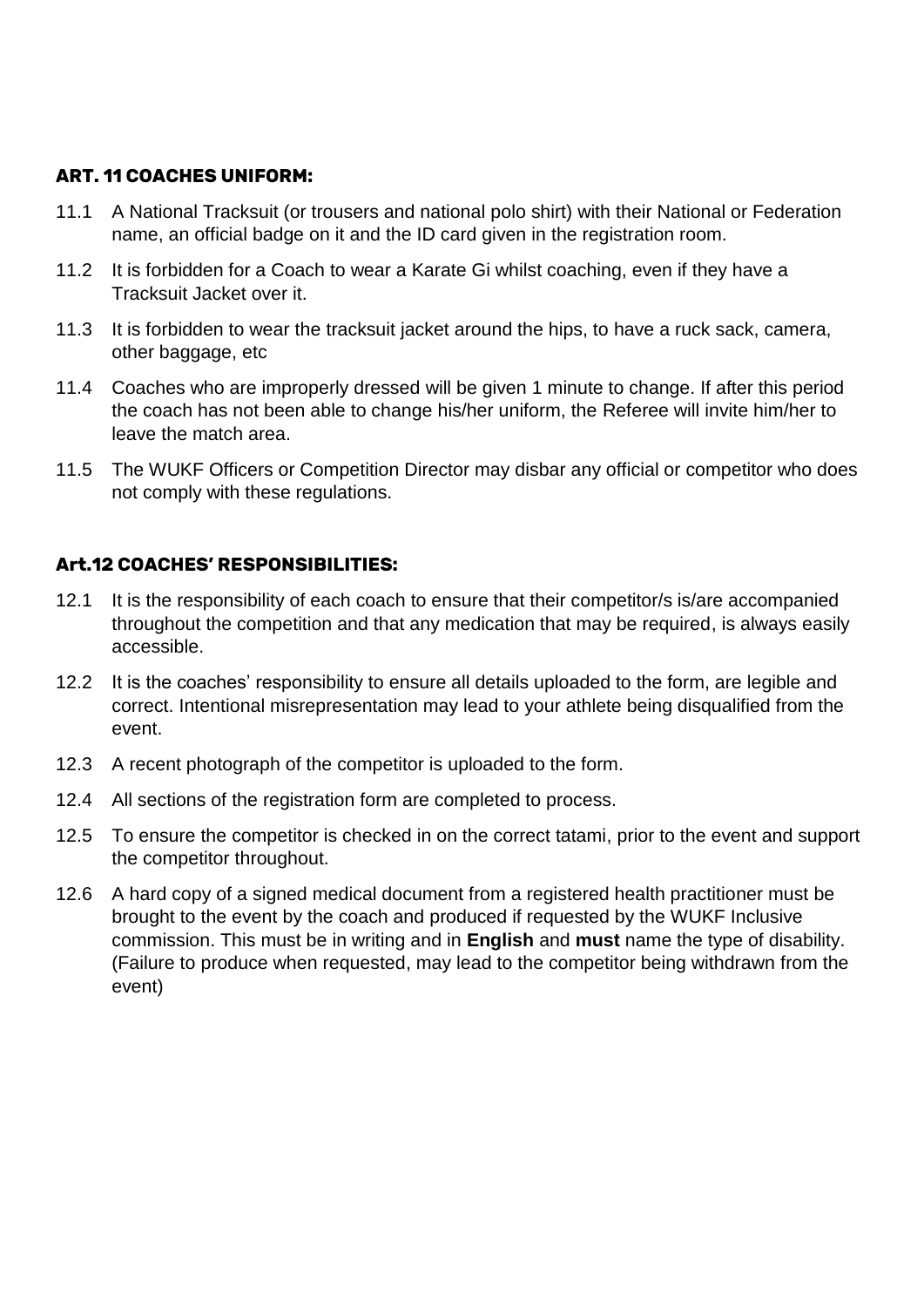# **Art.13 PROTEST PROCEDURE**

- 13.1 Competitor's cannot personally protest, against the Referee panel's decision.
- 13.2 Only the coach of the person involved may protest to the Tatami Manager against a decision, when the decision given by the Referee Panel is thought to have violated the Rules of the match or the rules of judging.
- 13.3 Coaches must not interrupt the work of the Jury Table by asking to check the participation lists or other documents, or asking for explanations, etc.
- 13.4 The coach can attract the attention of the Tatami Manager if there is an administration error (wrong competitor, wrong display content etc.)
- 13.5 The coach can protest in writing to the WUKF Inclusive Commission, but only after the match is finished.
- 13.6 When the category is finished and the medallists are notified no one can appeal the decision.
- 13.7 Before the coach makes an official protest, she/he must pay a protest fee to the WUKF treasurer. The fee will be returned if the protest is upheld. Coaches can consult the list of fees on the WUKF Webpage.
- 13.8 The coach completes the 'Protest sheet' and gives it to the Tatami Manager who passes it to the WUKF Inclusive Commission.
- 13.9 The WUKF Inclusive Commission shall review the complaint and the evidence that supports it and may ask for an explanation from the Tatami Manager and the Referee Panel on that Tatami.
- 13.10 If they find that the decision is blatantly unreasonable, they may demand that the Refereeing panel revises its' decision and correct the error.
- 13.11 It is the coach who is responsible for providing the evidence for the protest.
- 13.12 The WUKF Inclusive Commission, after approval from the WUKF ExCom, will communicate the final decision to the Tatami Manager, who will inform the coach of the final decision.
- 13.13 Video proof is acceptable as evidence, for administrative errors and only if the incident is clearly visible.

#### **APPENDIX 1.**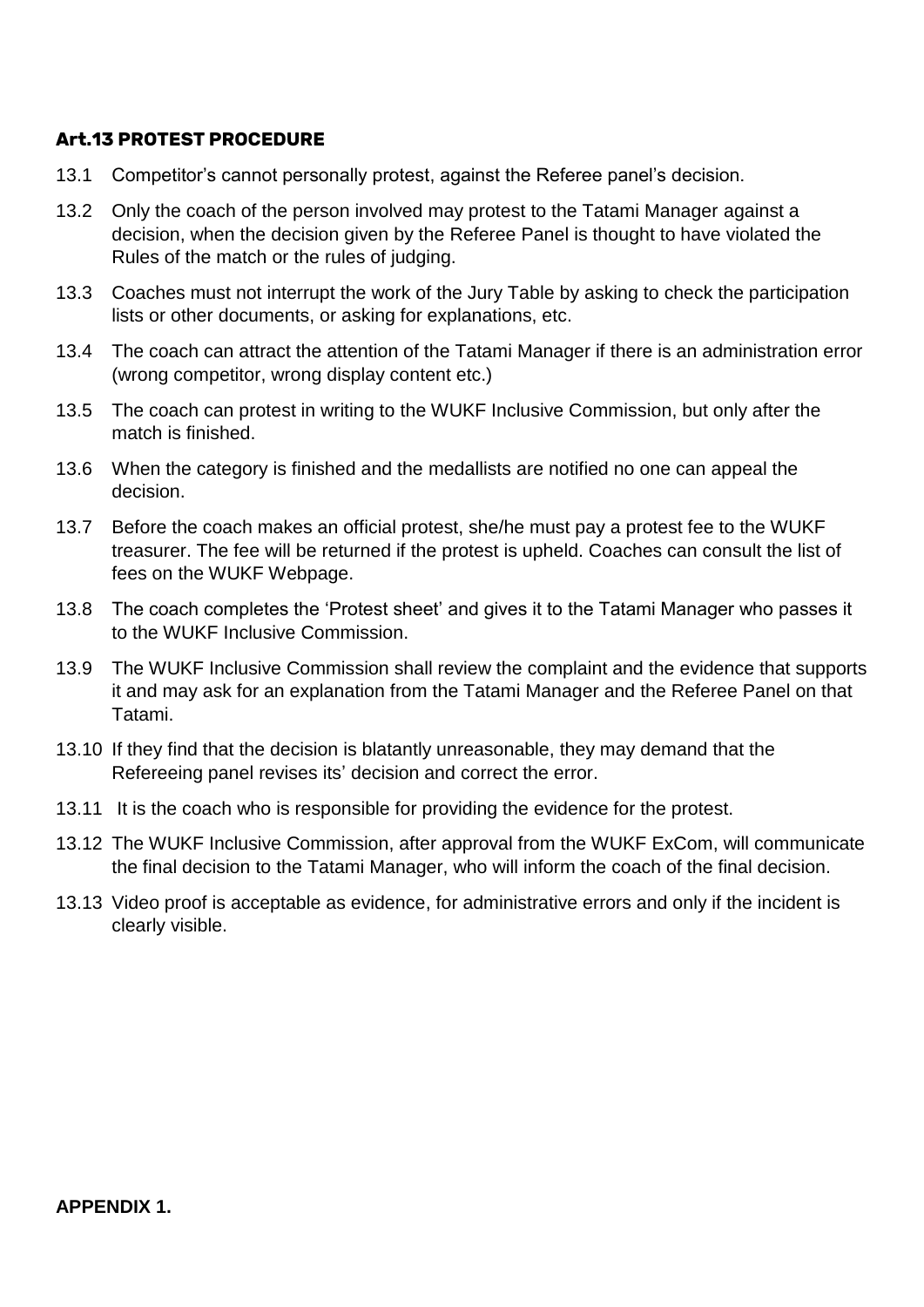# **CRITERIA FOR DECISION**

In a Kata Match, each performance will not be deemed simply good or bad, but will be judged according to the essential elements specified in Basic performance and in Advanced performance:

# **BASIC PERFORMANCE:**

The following basic points must appear in each performance of a Kata:

- a) Direction of movements.
- b) Understanding Kata technique.
- c) Show proper understanding of the Kata Bunkai.
- d) Concentration.
- e) Control of power.
- f) Kiai.
- g) Stability and balance.
- h) Control of tension and relaxation.
- i) Control of speed and rhythm.
- j) Control of Breathing.
- k) Kata Sequence
- l) Coordination.
- m) Pauses
- n) Spirit.

### **ADVANCED PERFORMANCE:**

Judges will note the specific important points and the degree of difficulty of the performed Kata. Judgment will be based on:

- a) The mastery of techniques by the competitor.
- b) The degree of difficulty and risk in the performance of the Kata.
- c) The Budo attitude of the competitor.

OFFICIAL WUKF KATA LIST (See WUKF Website – www.wukf-Karate.org) [17th March 2019]

#### **OFFICIAL WUKF KATA LIST**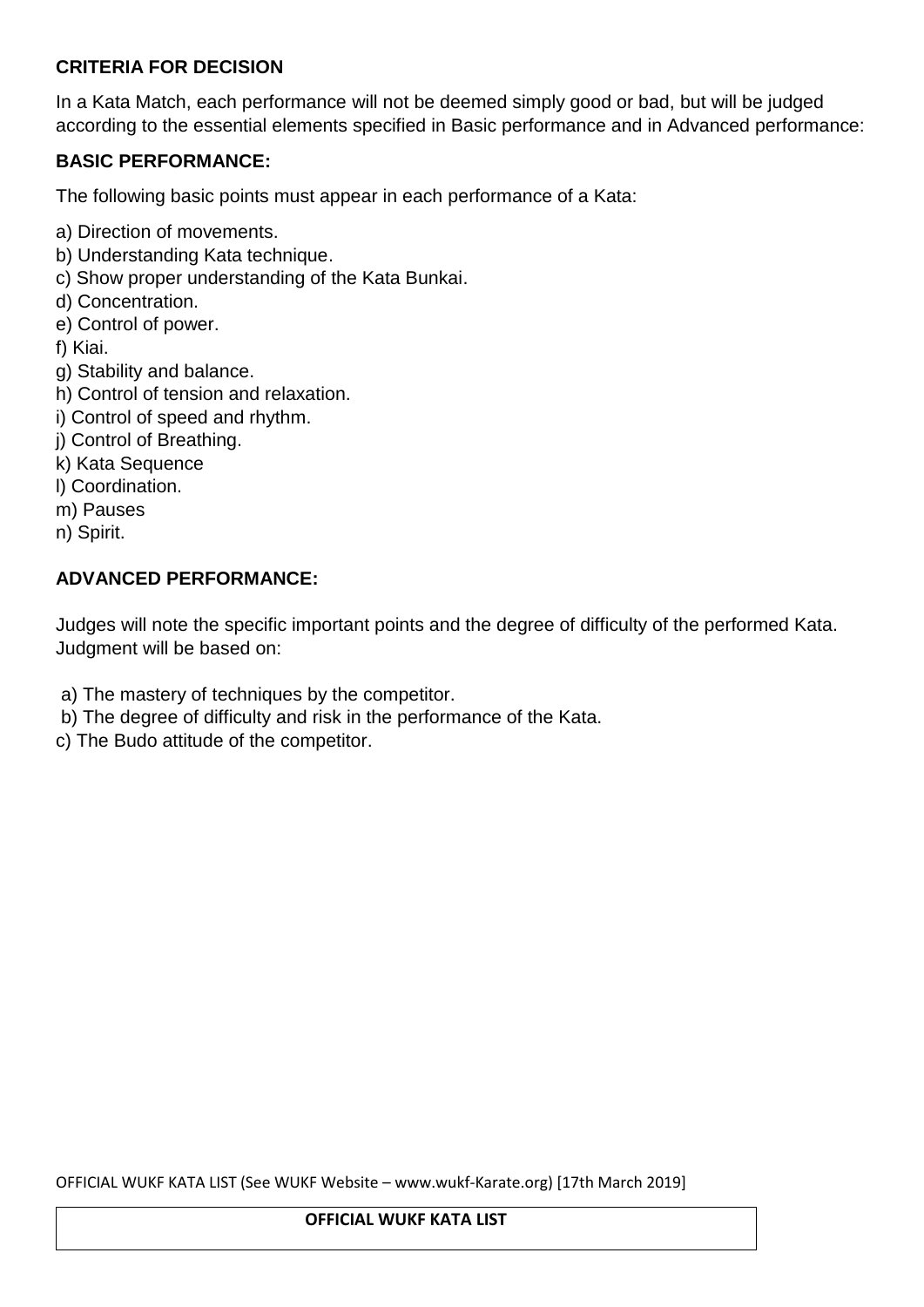| (See WUKF WebSite - www.wukf-Karate.org) |                           |                  |                 |                   |
|------------------------------------------|---------------------------|------------------|-----------------|-------------------|
| <b>SHOTOKAN</b>                          | <b>SHITO RYU</b>          | <b>GOJU RYU</b>  | <b>WADO RYU</b> | <b>SHORIN RYU</b> |
| <b>SHITEI</b>                            | <b>SHITEI</b>             | <b>SHITEI</b>    | <b>SHITEI</b>   | <b>SHITEI</b>     |
| Heian 1-5                                | Pinan 1-5                 | Gekisai Dai Ichi | Pinan 1-5       | Pinan 1-5         |
|                                          |                           | Gekisai Dai Ni   |                 | Fukyu Gata 1-2    |
|                                          |                           | Saifa            |                 |                   |
| <b>SENTEI</b>                            | <b>SENTEI</b>             | <b>SENTEI</b>    | <b>SENTEI</b>   | <b>SENTEI</b>     |
| Tekki Shoda                              | Matsumura no<br>Rohai     | Seisan           | Kushanku        | Wankan            |
| Bassai Dai                               | Naianchi<br>Shodan        | Seipai           | Niseishi        | Rohai             |
| Empi                                     | Saifa                     | Seiunchin        | Jion            | Passai            |
| Kanku Dai                                | Jiuroku                   | Shisochin        | Passai          | Chinto            |
| Jion                                     | Bassai Dai                |                  | <b>Jitte</b>    | Wanshu            |
| Hangetsu                                 | Kosokun Dai               |                  |                 |                   |
|                                          | Tomari no<br>Wanshu       |                  |                 |                   |
|                                          | Ji'in                     |                  |                 |                   |
|                                          | Seienchin                 |                  |                 |                   |
|                                          | Wanshu                    |                  |                 |                   |
|                                          | Aoyagi                    |                  |                 |                   |
|                                          | Miojio                    |                  |                 |                   |
| <b>TOKUI</b>                             | <b>TOKUI</b>              | <b>TOKUI</b>     | <b>TOKUI</b>    | <b>TOKUI</b>      |
| Ji'in                                    | Jion                      | Kururunfa        | Chinto          | Gojushiho         |
| <b>Tekki Nidan</b>                       | Kosokun Sho               | Suparimpai       | Naihanchi       | Seisan            |
| <b>Tekki Sandan</b>                      | Ciatanyara No<br>Kushanku | Sanseru          | Rohai           | Kusanku           |
| Gankaku                                  | Sochin (Aragaki ha)       |                  | Wanshu          |                   |
| Bassai Sho                               | Matsumura No<br>Bassai    |                  | Seishan         |                   |
| Sochin                                   | Tomari Bassai             |                  | Anan            |                   |
| Kanku Sho                                | Niseichi                  |                  |                 |                   |
| Nijushiho                                | Sanseiru                  |                  |                 |                   |
| Gojushiho Sho                            | Chinto                    |                  |                 |                   |
| Gojushiho Dai                            | Shisochin                 |                  |                 |                   |
| Chinte                                   | Nipaipo                   |                  |                 |                   |
| Unsu                                     | Kururunfa                 |                  |                 |                   |
| Meikyo                                   | Seipai                    |                  |                 |                   |
| Wankan                                   | Seisan                    |                  |                 |                   |
| Jitte                                    | Gojushiho                 |                  |                 |                   |
|                                          | Unshu                     |                  |                 |                   |
|                                          | Suparimpei                |                  |                 |                   |
|                                          | Anan                      |                  |                 |                   |
|                                          | <b>Jitte</b>              |                  |                 |                   |
|                                          | Pacho                     |                  |                 |                   |
|                                          | Haiku                     |                  |                 |                   |
|                                          | Paiku                     |                  |                 |                   |
|                                          | Papuren                   |                  |                 |                   |

| <b>UECHI RYU</b> | <b>KYOKUSHINKAI</b> | <b>BUDOKAN</b> | <b>GOSOKU RYU</b> |
|------------------|---------------------|----------------|-------------------|
|                  |                     |                |                   |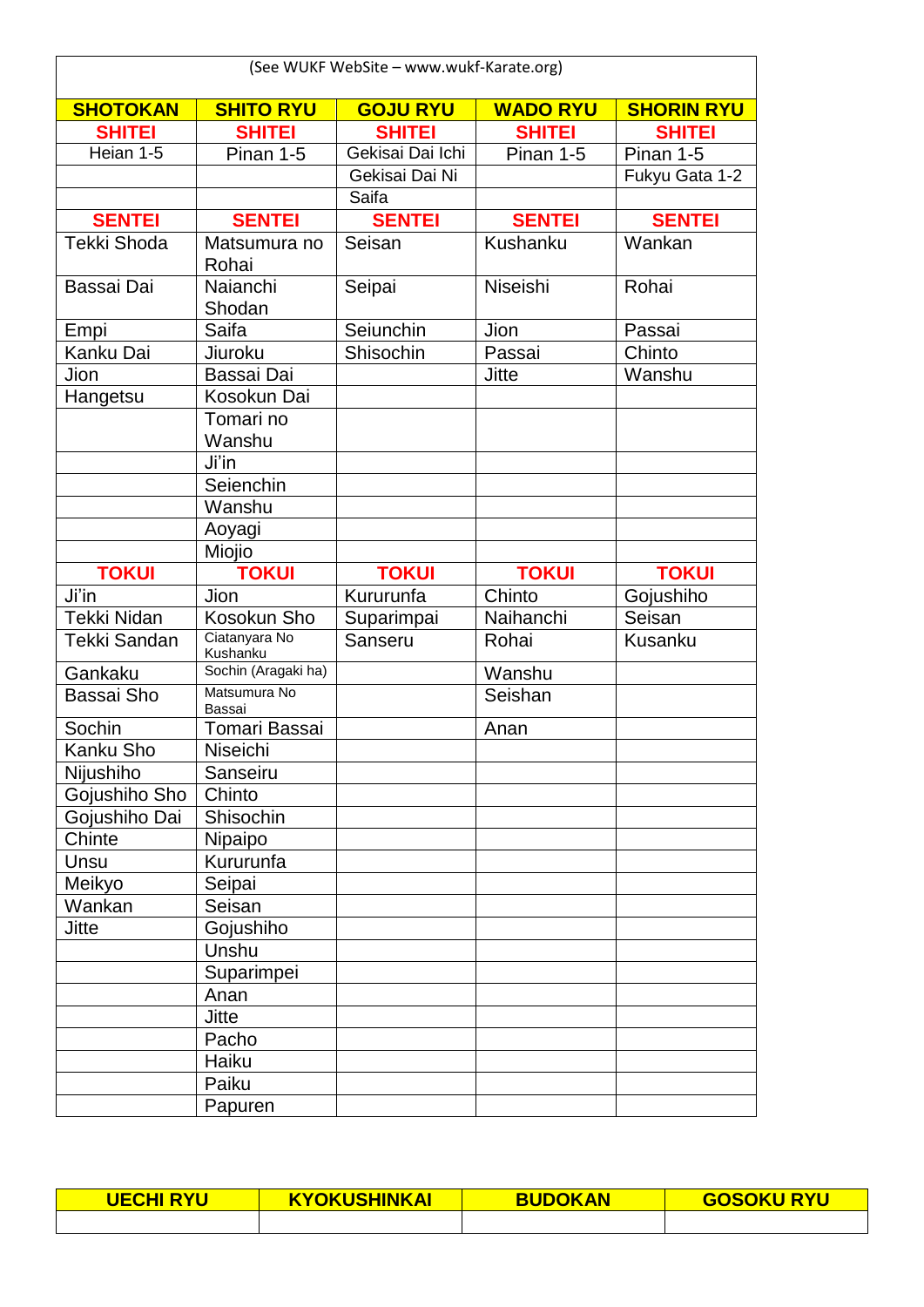| <b>SHITEI</b>     | <b>SHITEI</b>   | <b>SHITEI</b>       | <b>SHITEI</b>      |
|-------------------|-----------------|---------------------|--------------------|
| Kashima           | Plnan 1-5       | Heian 1-5           | Kihon Ichi No Kata |
| Sechin            |                 |                     | Kihon Yon No Kata  |
| Kanshu            |                 |                     | Klme Ni No Kata    |
| Seiryu (Kiyohide) |                 |                     | Ryu No Kata        |
|                   |                 |                     | Uke No Kata        |
| <b>SENTEI</b>     | <b>SENTEI</b>   | <b>SENTEI</b>       | <b>SENTEI</b>      |
| Sesan             | Geksai Dai      | Empi                | Ni No Kata         |
| Kanchin           | Tsuki No Kata   | Tekki 1-2           | Kime No Kata       |
| Sanseryu          | Yantsu          | Bassai Dai          | Gosoku             |
|                   | Tensho          | Kanku Dai           | Gosoku Yondan      |
|                   | Saifa           | <b>Jion</b>         |                    |
|                   | Sanchin no kata | Hangetsu            |                    |
|                   |                 | Ji'in               |                    |
|                   |                 |                     |                    |
| <b>TOKUI</b>      | <b>TOKUI</b>    | <b>TOKUI</b>        | <b>TOKUI</b>       |
| Kanshiva          | Seisnchin       | Meikyo              | Denko Getsu        |
| Seichin           | Kanku Dai       | <b>Tekki Sandan</b> | Ri Kyu             |
| Kanshu            | Geksai Sho      | Bassai Sho          | Tamashi            |
| Seiryu            | Sushi Ho        | Kanku Sho           | Jyu Hachi No Tachi |
| Sesan             | Garyu           | <b>Jitte</b>        | Gosoku Godan       |
| Kanchin           | Seipai          | Sochin              | Jyu No Michi       |
| Sanseiryu         |                 | Unsu                |                    |
|                   |                 | Gankaku             |                    |
|                   |                 | Ninjushiho          |                    |
|                   |                 | Gojushiho - Sho     |                    |
|                   |                 | Gojushiho - Dai     |                    |
|                   |                 | Chinte              |                    |

| <b>SHUKOKAI</b> | <b>SANKUKAI</b> | <b>SHISUI RYU</b> | <b>ISSHIN-RYU</b> |
|-----------------|-----------------|-------------------|-------------------|
|                 |                 |                   |                   |
| <b>SHITEI</b>   | <b>SHITEI</b>   | <b>SHITEI</b>     | <b>SHITEI</b>     |
| Pinan 1-5       | Heian 1-5       | Heian 1-5         | Wansu             |
|                 |                 | Fukyu 1-2         | Naihanchi         |
|                 |                 | Tekki Shodan      | Seisan            |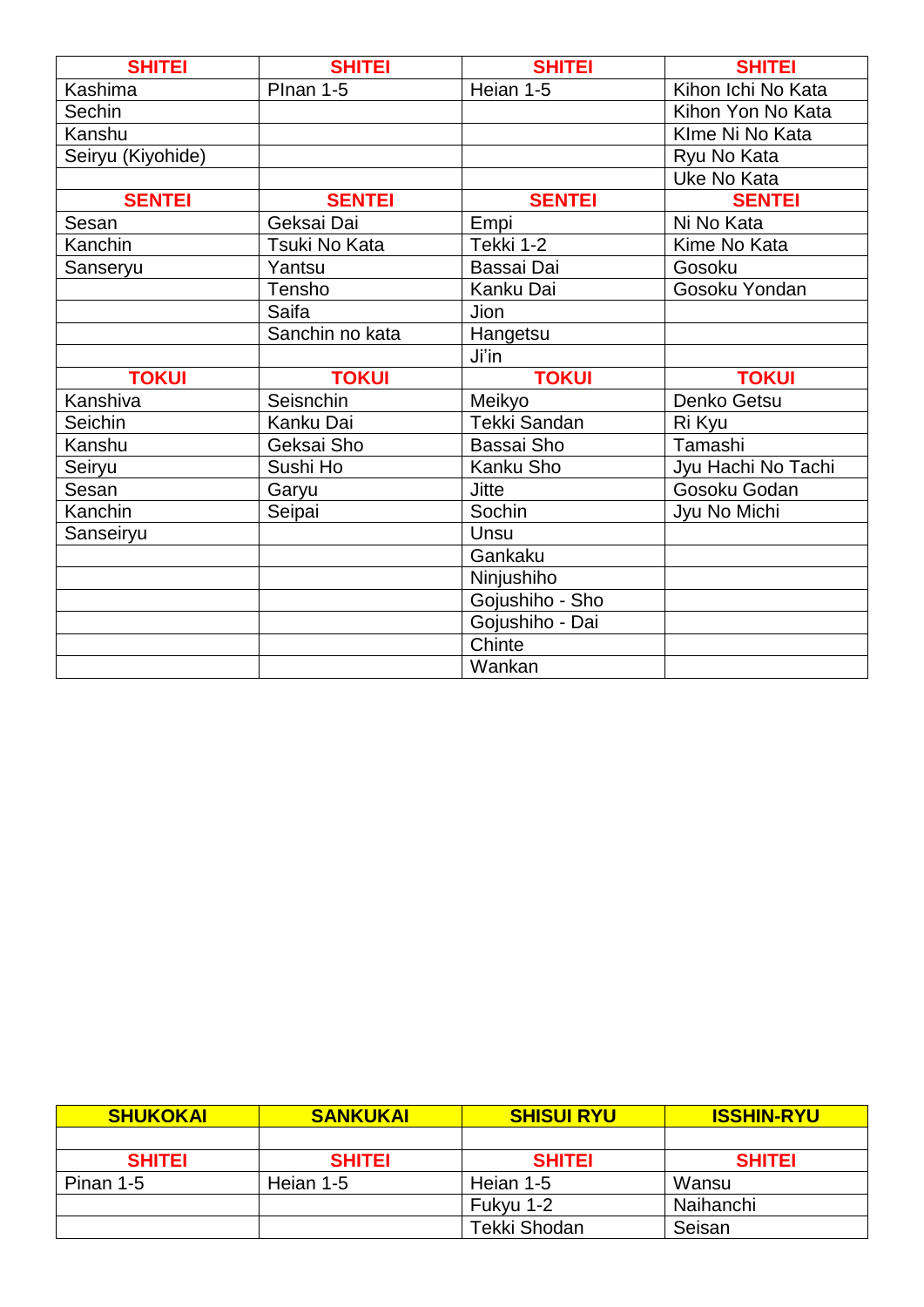| <b>SENTEI</b>          | <b>SENTEI</b> | <b>SENTEI</b>      | <b>SENTEI</b> |
|------------------------|---------------|--------------------|---------------|
| Annanko                | Hiji No Kata  | Ananku             | Chinto        |
| Jurokono               | Jiin          | Bassai Dai         | Seiunchin     |
| Jiin                   | Annanko       | Izumaki Sho        |               |
| Ni Seishi              | Shinsei       | Jion               |               |
| Bassai Sho             | Bassai Dai    | Empi               |               |
| Kosokun Dai            | Seienchin     | Kanku Dai          |               |
| Bassai Dai             |               | Hangetsu           |               |
| Wanshu                 |               | <b>Tekki Nidan</b> |               |
| Seriu                  |               | Wansu              |               |
| Jion                   |               | Shisui no Wankan   |               |
| Saifa                  |               | Seienchin          |               |
| Seienchin              |               | Sanchin            |               |
| Shiho Kosokun          |               | Shisui no Passai   |               |
|                        |               | Yuchinin           |               |
|                        |               | Saifa              |               |
|                        |               | Jion no Ichi       |               |
| <b>TOKUI</b>           | <b>TOKUI</b>  | <b>TOKUI</b>       | <b>TOKUI</b>  |
| Kururunfa              | Matsukaze     | Ji'in              | Sunsu         |
| Kosokun Sho            | Kosokun Dai   | Jitte              | Kusanku       |
| Seipai                 | Kururunfa     | Kanku Sho          |               |
|                        | (Hyakuhachi)  |                    |               |
| Suparimpei             | Seipai        | Sochin             |               |
| Papuren                | Tajima        | Chinte             |               |
| Gojushiho              | Goju Yon      | Gangaku            |               |
| Unshu                  | Sanchin       | Gangaku Sho        |               |
| Ciatanyara No Kushanku | Tensho        | Wankan             |               |
| Tomari Bassai          | Saifa         | Wandan             |               |
| Nipaipo                |               | Nijushiho          |               |
| Anan                   |               | Unsu               |               |
|                        |               | Gojushiho Sho      |               |
|                        |               | Gojushiho Dai      |               |
|                        |               | Seipai             |               |
|                        |               | Meikyo Shodan      |               |
|                        |               | Meikyo Nidan       |               |
|                        |               | Meikyo Sandan      |               |
|                        |               | (Rohai)            |               |
|                        |               | Bassai Sho         |               |
|                        |               | Tekki Sandan       |               |

| <b>NANBUDO</b> | <b>KEN RYU</b> | <b>KOKUSAN RYU</b> | <b>RYUEI RYU</b> |
|----------------|----------------|--------------------|------------------|
|                |                |                    |                  |
| <b>SHITEI</b>  | <b>SHITEI</b>  | <b>SHITEI</b>      | <b>SHITEI</b>    |
| Heiwa Shodan   | <b>Ken 1-5</b> | Shobi Da 1-5       | Niseishi         |
| Heiwa Nidan    | Ken Dai 1-2    |                    | Sanseru          |
| Heiwa Sandan   |                |                    | Seiunchin        |
| Nanbu Shodan   |                |                    |                  |
| Nanbu Nidan    |                |                    |                  |